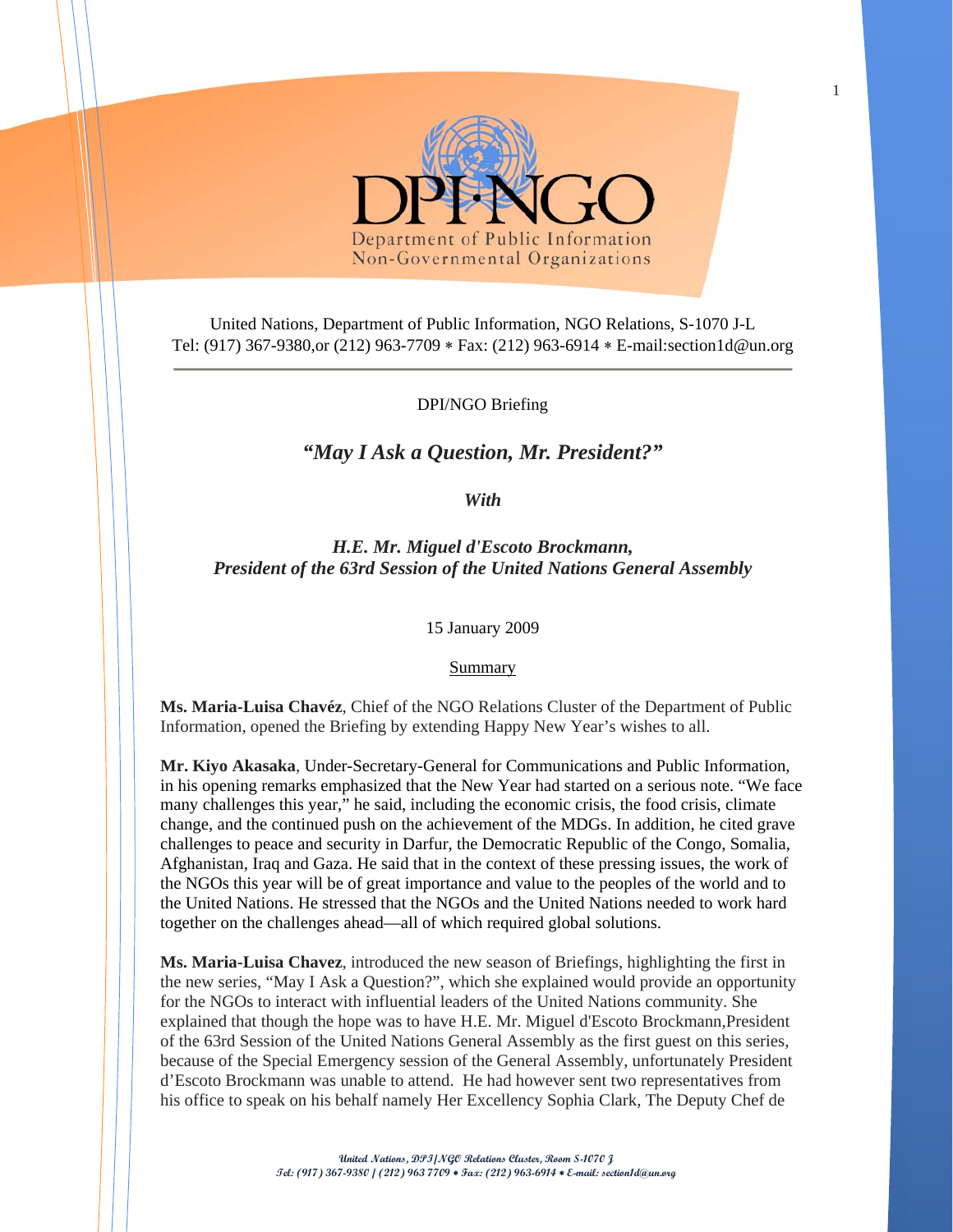Cabinet in the office of the President and Mr. Michael Clark, Senior Advisor on Nuclear Disarmament and International Security to the President.

**Ambassador Sophia Clark**, The Deputy Chef de Cabinet in the office of the President, apologized for absence of the President, whom she explained was chairing the Special Emergency situation in Gaza being discussed by the Assembly. She commented that the work of NGOs was vital and that it was important for the UN and especially DPI to offer this kind of opportunity to interact with the NGOs. She then opened the floor for discussion and questions.

**Question:** Were there any points of convergence coming out of the discussions held in Doha, and how was the financial crisis being addressed by the United Nations?. The question addressed the fact that the World Bank and the International Monetary Fund were conspicuously absent from the recent international financial negotiations in Doha.

**Answer: :** Mr. Clark explaining what action the President of the General Assembly had taken as it became clear that everyone in the planet would be affected by the financial crisis. The President of the General Assembly, he stated, had consulted a group of experts who came from different regions of the world. This group was expanded into a formal Commission of experts, known as the Commission of Experts of the President of the UN General Assembly on Reform of the International Monetary and Financial System. The objectives of the Commission were to look at the impact of the financial crisis on developing countries and the poor wherever they are, to assess the impact and scope of the crisis, to see what creative ideas there were for addressing it and to evaluate what systemic changes might be put in train to address the problems that have emerged. Mr. Clark noted that they were now at a reflective point in the study and the Commission hoped to release a paper on the subject in the third week in March. He said the Commission was working very transparently and were receiving unsolicited papers and analyses of country and regional situations. They also hoped to get NGO input once the paper is released. The President of the General Assembly, he said, hoped to convene a major conference on this issue at the level of heads of state and government and would be producing an outcome document with recommendations for immediate action. This, it was hoped, would occur in late May or early June. Mr.Clark noted that the President was making every effort to increase the role of UN General Assembly in addressing this crisis particularly as it affected the needs of the developing countries and those who have been marginalized.

**Question:** Did the financial crisis have an intersection with the ecological crisis and concerns about climate change?

**Answer:** Mr. Clark said the President had appointed special observers to monitor this trend noting that the economic crisis had impacted not only the financial world but climate change, food, and even trade agreements. He gave the example of countries imposing subsidies to protect their own citizens. He stressed that this issue was one on which the President welcomed help from NGOs, among others.

Ambassador Clark remarked, , that priorities of the office of the President of the General Assembly included concerns about Small Island Developing States, especially those in the Pacific, as well as on the rights of the individual to food and intellectual property rights, among others. She expressed the view that the General Assembly President felt strongly that in looking at issues on the UN agenda there was a need to examine the moral and ethical perspectives of these matters. She gave the example of access to water and desertification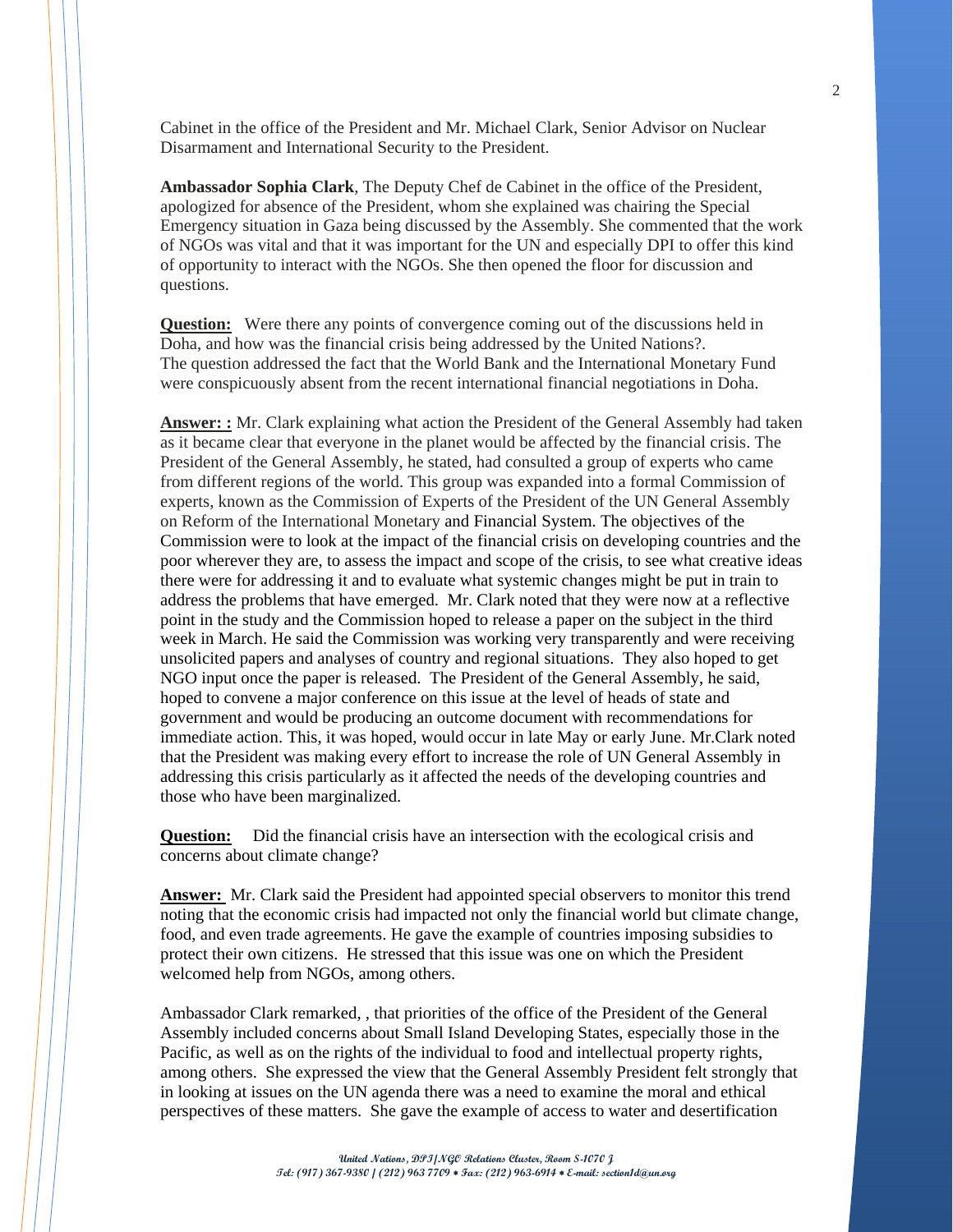which she said were basic human rights but she stressed these issues should be looked at from both their complexity and inter-relationships.

**Comment**: Another member of the audience suggested adding carbon accounts to the balance of payments, where every individual would have carbon permits that could be expressed in monetary units. Mr. Clark said such pertinent suggestions from the NGOs were especially welcome. He said the Commission of Experts had to work fast and needed firm ideas such as that put forward by the questioner, to move forward. He hoped this and similar innovative ideas would find expression in the work of the Commission.

## **Concerns expressed by NGOs**

- One NGO expressed the view that civil society organizations were extremely concerned that the UN process to address the financial crisis would be eclipsed by the G20 meeting.
- Another concern was the lack of any substantive access to the work of the Commission of Experts of the President of the UN General Assembly on Reforms of the International Monetary and Financial System particularly because their outcome document would be due during third week of March, when the G20 was scheduled to meet in the first week of April.
- The questioner voiced concern that if the NGO community was going to be helpful to the Commission and the UN, and be able to use some leverage at the G20 meeting, they would need some substantive input and feedback from the Commission before the beginning of April.

**Answer:** Mr. Clark encouraged the NGOs to check the Commission's website for the Terms of Reference and other relevant information on the work of the Commission. He however stressed that this was not about fighting with the G20. He said there were two important points that were basic to this effort. One was that though the G20 had made promises to the developing countries, it had not really shown a substantive focus. The second was that of all the various groups working on the problem the General Assembly with its representation of 192 member states was the one group that could legitimize and coordinate this effort.

Ambassador Clark added that the Commission was not a representative body of member States and therefore were given more freedom and were able to look at the issue from a more global perspective.

**Question**: What could the President of the General Assembly do to encourage effective inclusion of NGOs in seeking a solution to the problem of global international migration in the face of increasing human rights violations by both sending and receiving countries.

**Answer**: Ambassador Clark said that the issue was not a priority of the 63rd Session. However, she stressed that the General Assembly had been involved, working with the UN office of Drugs and Crime in Vienna and various UN specialized agencies on the broader human rights aspects of this issue, including the question of human trafficking. Ms. Clark said one issue that had been brought to the Assembly's attention and that it was examining was the right to education in situations of humanitarian disaster and armed conflict which often affected internally displaced persons.

**Question:** What steps were being taken to reduce military spending as the Organization was mandated to do? The questioner further asked to what extent should the General Assembly